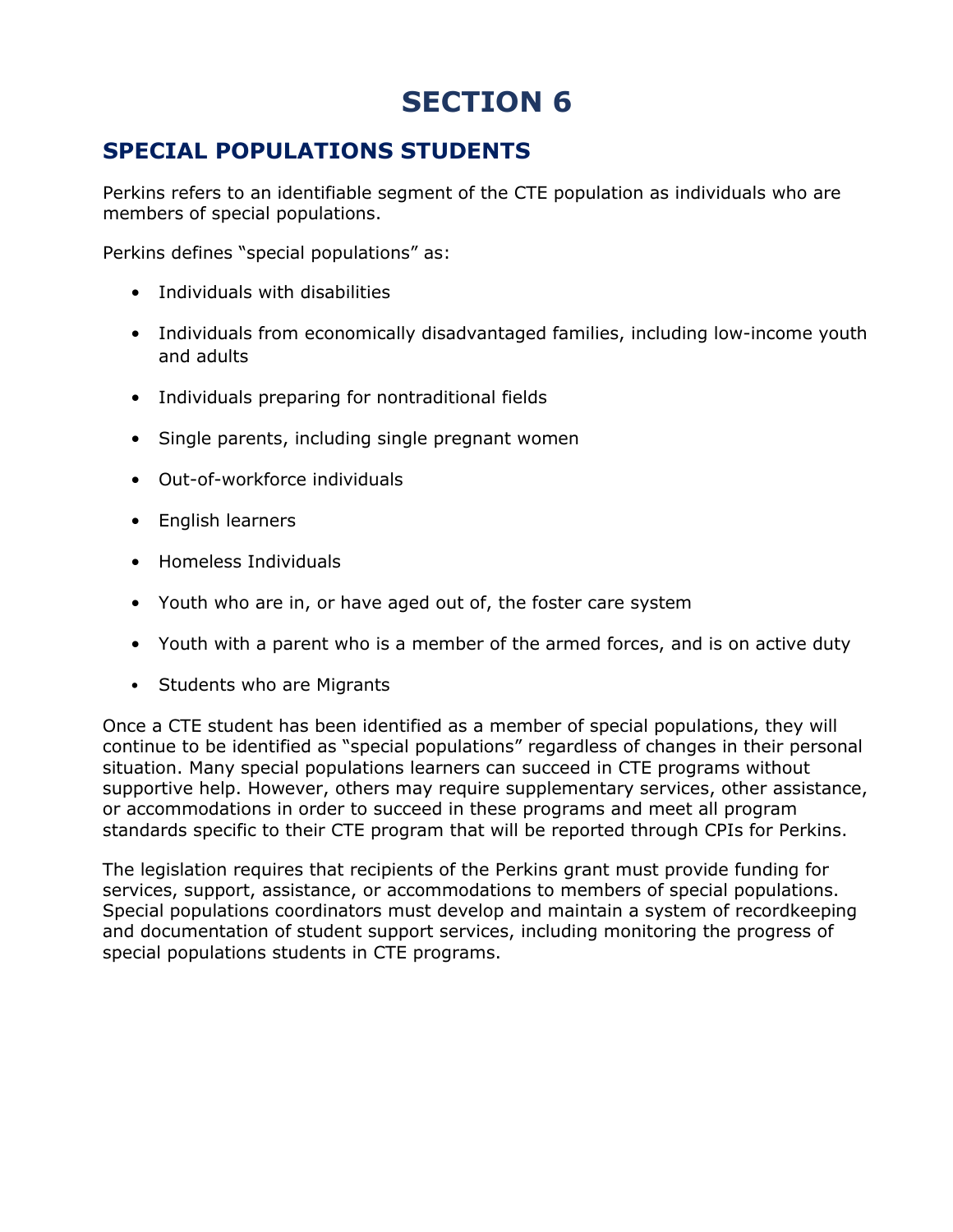# **DEFINITION OF CTE SPECIAL POPULATIONS TERMS**

The following are definitions of terms used to identify CTE special populations and the primary characteristics of individuals within the groups.

### **Individuals with Disabilities**

Individuals with a disability means an individual with any disability as defined in Section 3 of the Americans with Disabilities Act of 1990 (i.e., an individual with a physical or mental impairment that substantially limits one or more of the major life activities of such individual, an individual with a record of such an impairment; or an individual regarded as having such an impairment).

Economically Disadvantaged Individuals, Including low-income youth and adults

One or more of the following indicates a secondary student who would be an economically disadvantaged individual:

- An individual whose family income is at or below the national poverty level
- The individual or the individual's family receives public assistance
- The individual qualifies for the free or reduced school lunch program
- The individual participates in a federally or state funded program for economically disadvantaged youth
- The individual lives in a "foster home"
- Eligible for free and reduced lunch, including direct certification

# **Individuals Preparing for Nontraditional Fields**

Nontraditional fields are identified as occupations or fields of work, including careers in computer science, technology, and other current and emerging high skill occupations, for which individuals from one gender comprise less than 25 percent of the individuals usually employed in each such occupation or field of work. The state has identified the CTE program areas related to such occupations of fields of work.

# **Single Parents, Including Single Pregnant Women**

At the secondary level, a single parent, including single pregnant woman, means an individual who meets all the following criteria:

- Age 19 or below;
- Without a high school diploma;
- Unmarried or legally separated from their spouse; and
- Pregnant or has a minor child or children for which the parent has custody or joint custody.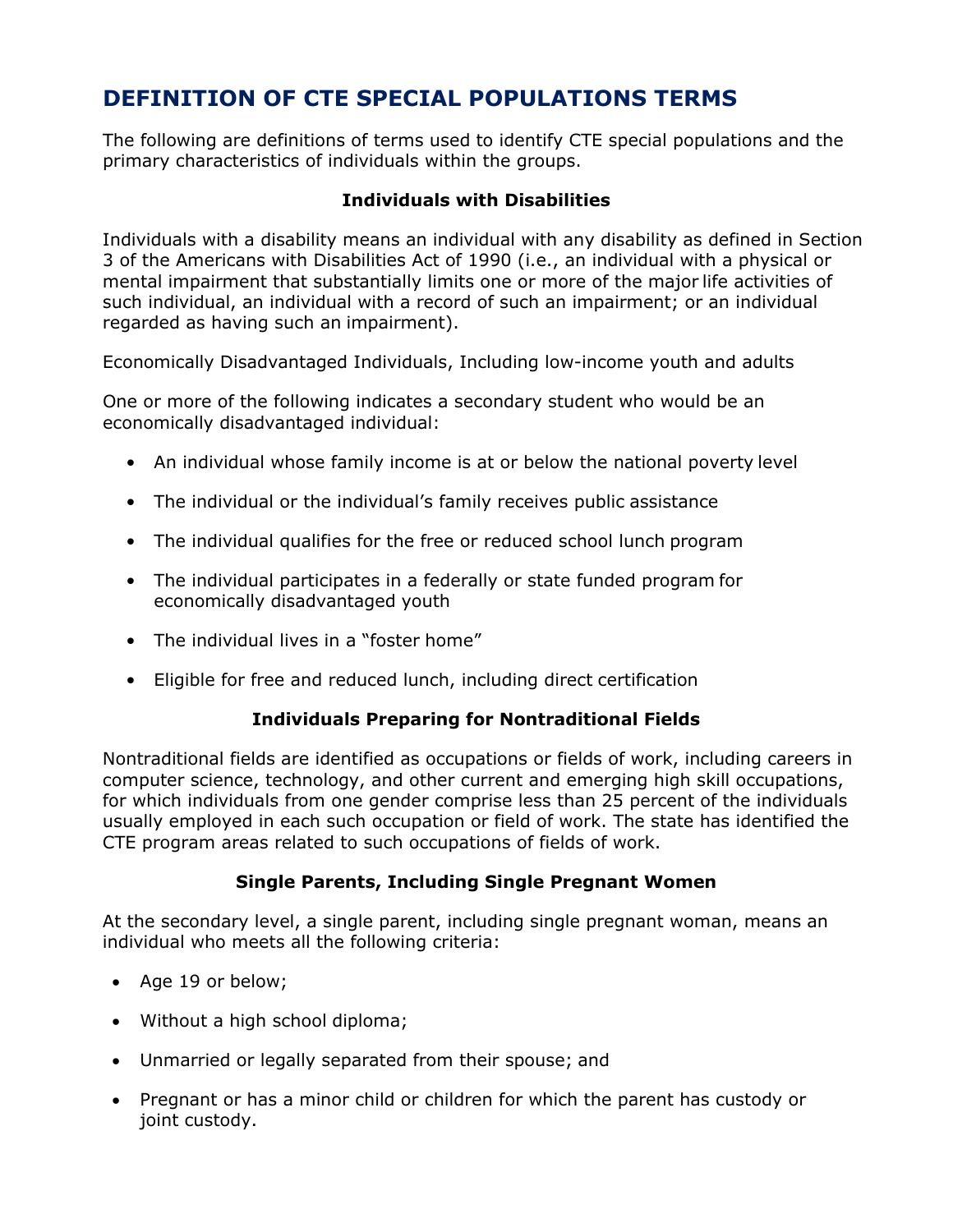# **Out-of-Workforce Individuals**

- An individual who is a displaced homemaker,
- $\bullet$  An individual who  $-$ 
	- $\circ$  has worked primarily without remuneration to care for a home and family, and for that reason has diminished marketable skills; or
	- o is a parent whose youngest dependent child will become ineligible to receive assistance under part A of title IV of the Social Security Act (42) U.S.C. 601 et seq.) not later than 2 years after the date on which the parent applies for assistance under such title; and
	- o is unemployed or underemployed and is experiencing difficulty in obtaining or upgrading employment.

Out-of-Workforce individuals are usually served through adult or postsecondary education programs.

#### **English Learners**

- a secondary school student who is an English learner, as defined in section 8101 of the Elementary and Secondary Education Act of 1965; or
- an adult or an out-of-school youth who has limited ability in speaking, reading, writing, or understanding the English language and–
	- o whose native language is a language other than English; or
	- $\circ$  who lives in a family environment or community in which a language other than English is the dominant language?

#### **Homeless Individuals**

- Individuals who lack a fixed, regular and adequate nighttime residence and
- children and youths who are sharing the housing of other persons due to loss of housing, economic hardship, or a similar reason;
- are living in motels, hotels, trailer parks, or camping grounds due to the lack of alternative adequate accommodations;
- are living in emergency or transitional shelters;
- are abandoned in hospitals; or are awaiting foster care placement;
- children and youths who have primary nighttime residence that is a public or private place not designed for or ordinarily used as a regular sleeping accommodation for human beings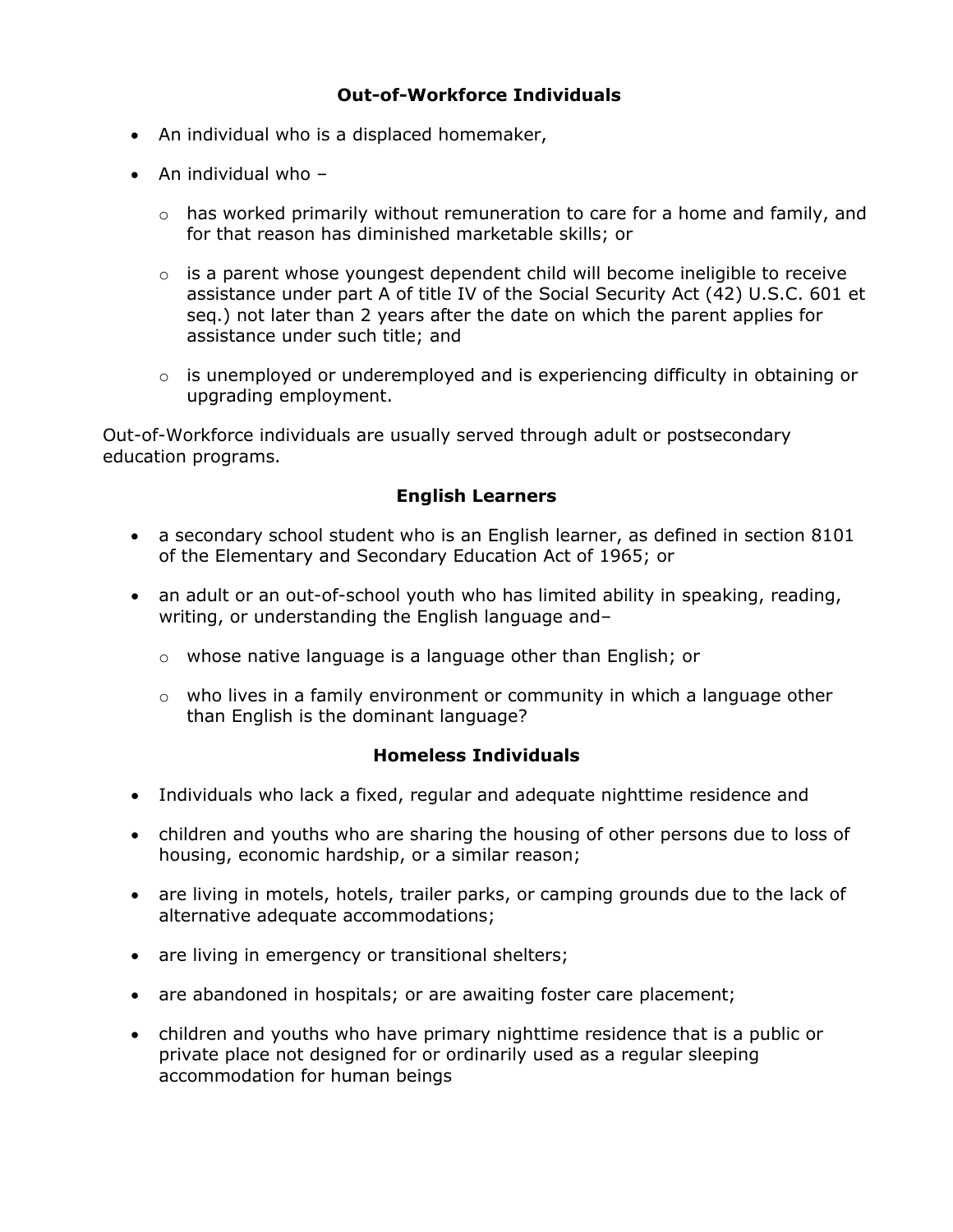• children and youths who are living in cars, parks, public spaces, abandoned buildings, substandard housing, bus or train stations, or similar settings; and migratory children who qualify as homeless for the purposes of this subtitle because the children are living in circumstances described in above.

# **Youth In or Aged Out of the Foster Care System**

The term 'foster care' means 24-hour substitute care for children placed away from their parents or guardians and for whom the State agency has placement and care responsibility.

This includes, but is not limited to:

- placements in foster family homes
- foster homes of relatives
- group homes,
- emergency shelters;
- residential facilities;
- childcare institutions; and
- preadoptive homes.

'Age out' refers to the time frame after which a foster care child is eligible for state services. Eligibility for state services varies depending on the state in which the child resides. Transitioning out of the child welfare system may occur as early as 18 or as late as age 23.

#### **Member of Armed Forces**

Armed forces' means the-

- Army
- Navy
- Air Force
- Marine Corps, and
- Coastal Guard

'Active Duty' means full-time duty in the active military service of the United States. Such term includes full-time training duty, annual training duty, and attendance, while in the active military service, at a school designated as a service school by law or by the Secretary of the military department concerned. Such term does not include full-time National Guard duty. (2) The term "active duty for a period of more than 30 days" means active duty under a call or order that does not specify a period of 30 days or less.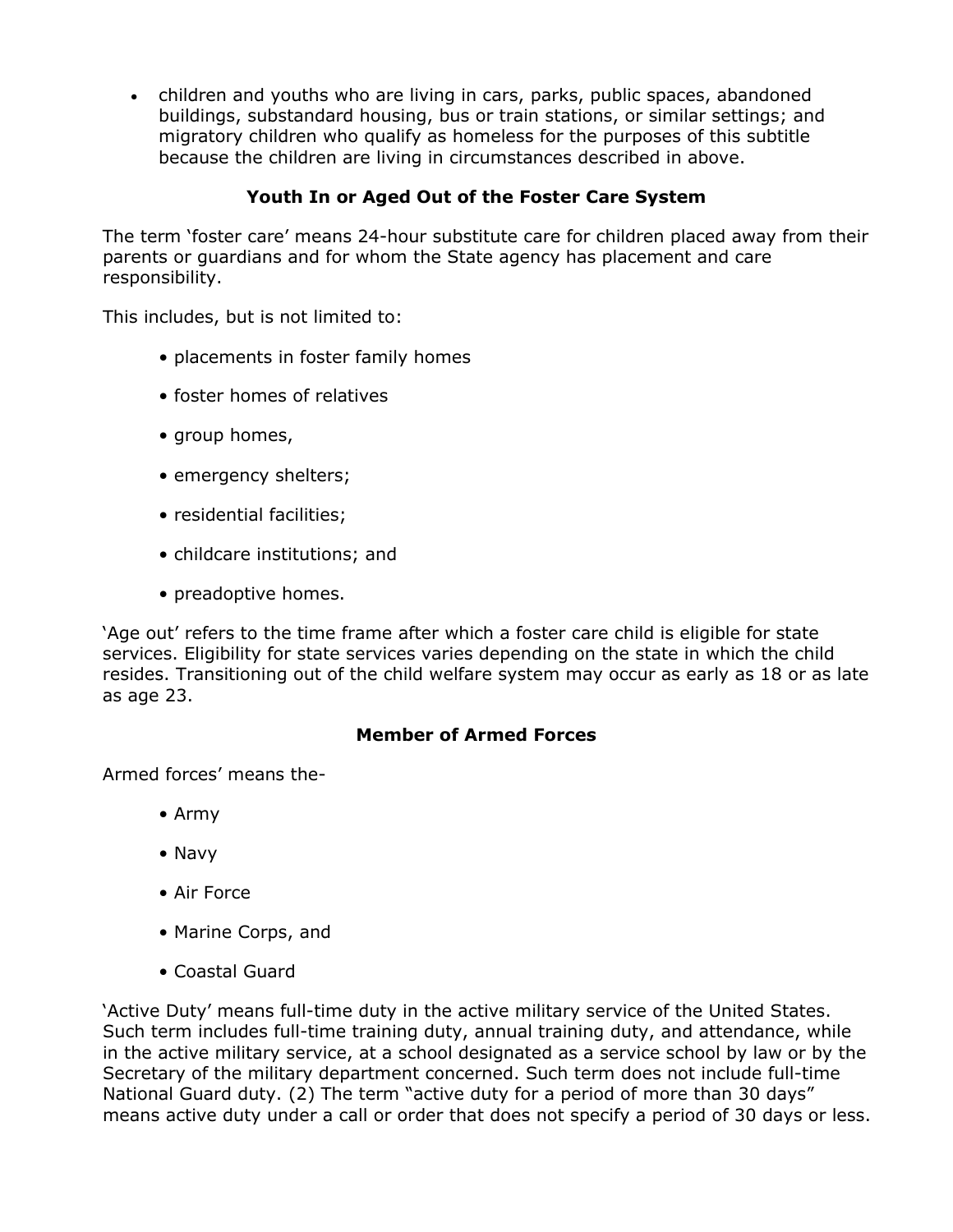'Migrant Worker' means:

- an individual going to or from employment in agriculture
- A person who is required to be absent from a permanent place or residence for the purpose of seeking remunerated employment in agricultural work.

# **Supplementary Services for Special Populations**

Supplementary services for special populations students is an umbrella term used to refer to a broad range of additional services provided to assist special populations students to successfully enter and complete CTE programs. These services include direct services to students, such as those provided by paraprofessionals assigned to their CTE class/lab. A partial listing of supplementary services that could be provided to special populations groups follows. The listing provides examples only and is not exhaustive of the services that might be provided.

- Outreach and recruitment materials offered in accessible formats such as braille, large print, etc.
- Assessment accommodations such as extra time, test questions read to student, etc.
- Paraprofessional support staff in CTE classroom/laboratories who complement, supplement, or reinforce program requirements
- Additional guidance and counseling
- Monitoring of student progress on a defined schedule with interventions as needed
- Attendance monitoring
- Mentoring/coaching on CTE competencies
- Test preparation assistance
- Use of applied math, science, and communications teaching materials
- Staff training in strategies for working with special populations students
- Childcare for students who are single parents
- Collaboration/cooperation/coordination with other school personnel to provide services for accommodations
- Collaboration/cooperation/coordination with community agencies to provide services
- Social/personal intervention through coordinated counseling support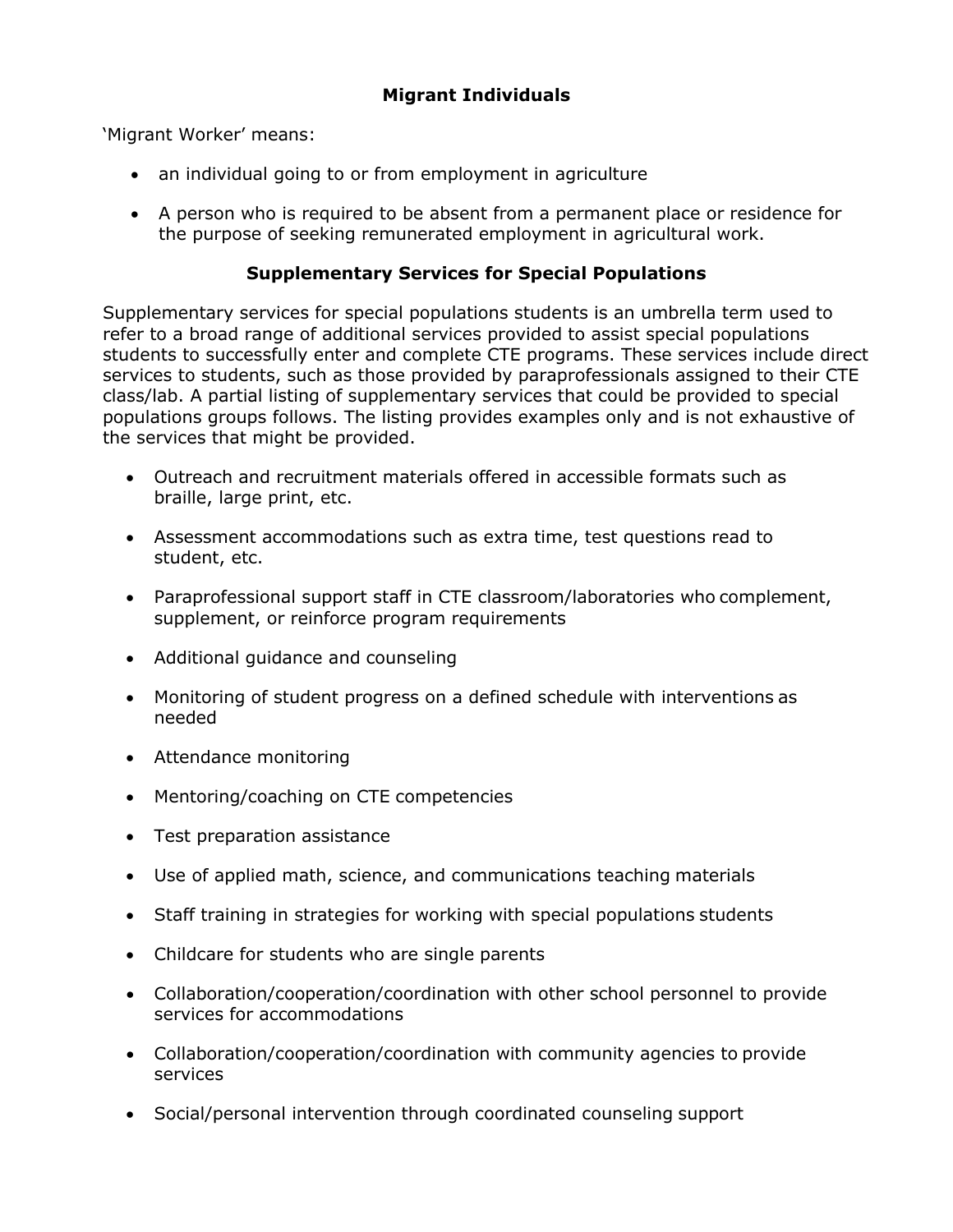- Individualized and small group activities and instruction
- Workplace readiness skills support
- Documentation and review of support services provided and results
- Academic support services for special populations students
- Transportation assistance
- Credit generation from integrated academics
- Work-based education support
- Job placement matching and follow-through

While services may not be necessary for all students, additional assistance is required for some members of special populations to assure success in their CTE programs, to increase retention, and to assist successful transition upon program completion. Dually enrolled students should be encouraged to contact the special populations coordinator/Student Support Services Office at the postsecondary institution to request assistance and/or services.

# **Students with Disabilities**

Several federal laws govern the inclusion of students with disabilities. Recipients of Perkins funding must ensure that individuals with disabilities have equal access to CTE programs and activities, that they will not be discriminated against based on their disability, and they will be provided with programs designed to enable them to meet the required performance levels. Civil Rights Laws (Section 504 and Title II of the Americans with Disabilities Act) require local education agencies that receive federal funds to ensure that each person with a disability receives a free and appropriate public education designed to meet their individual education needs and that requirements for admissions may not discriminate against or deny services based on a disability. Districts must also follow the Individuals with Disabilities Education Act which makes available a free appropriate public education to eligible children with disabilities and ensures special education and related services to those children.

Students have the right to enroll in CTE programs based on federal laws. CTE is not a placement, but students are enrolled in CTE courses. Students with IEPs are given the same opportunities as students in the general education curriculum to enroll in a CTE course. If the student is unable to perform tasks in the course and progress is not being made toward the student's annual goals in the IEP, then the IEP team must reconvene to revise the IEP, as appropriate to address the lack of progress toward annual goals and in the general education curriculum.

Agencies may not deny a student with a disability access to a CTE program or course because of the need for special education supports and services. If necessary, an agency must make equipment accommodations, adapt the manner in which the courses are offered, house the courses in facilities that are readily accessible to students, and provide supplementary aids and services to assure an appropriate education as outlined in the student's IEP or 504 Plan.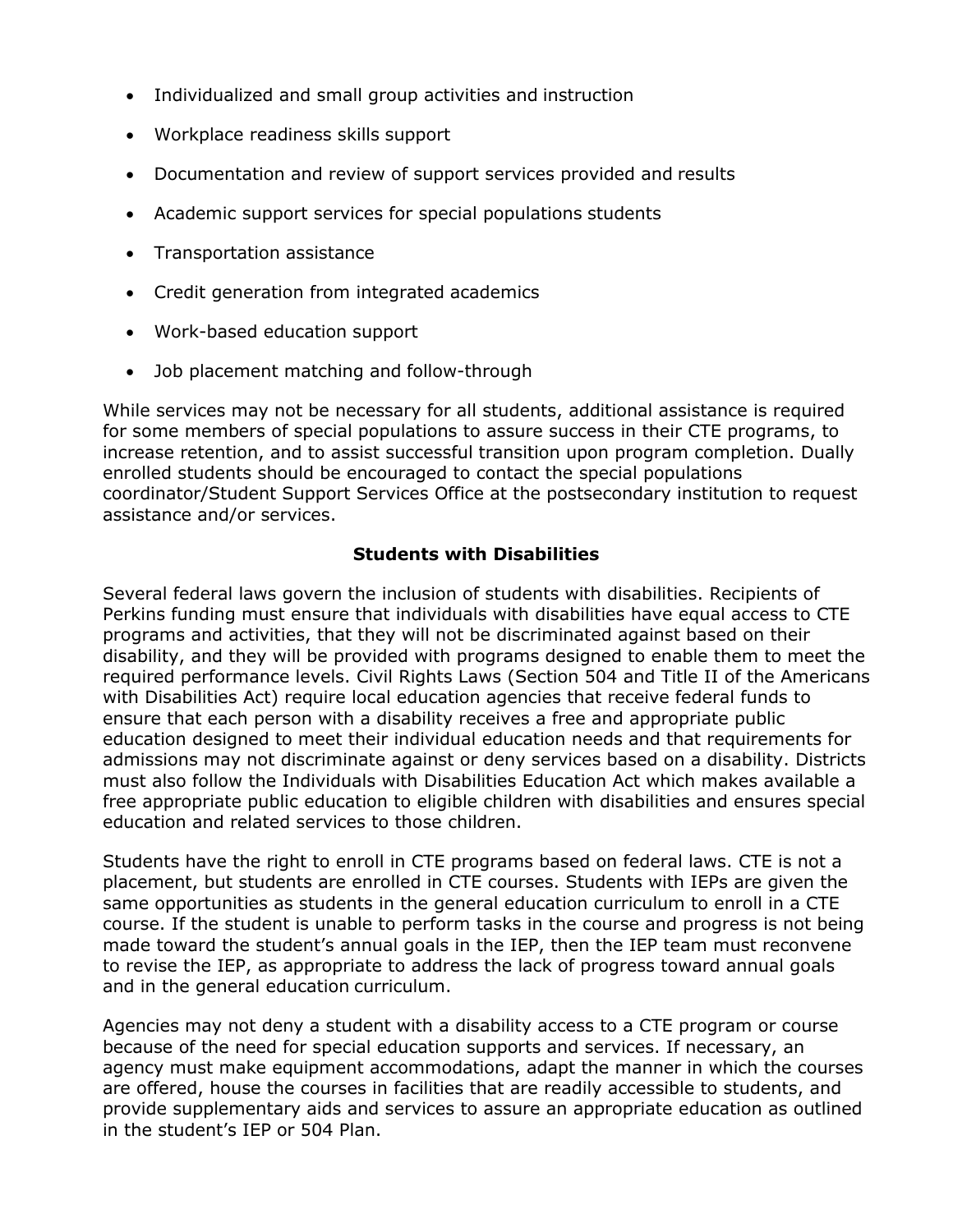# **Discrimination in Admissions Criteria**

Section 504 of the Rehabilitation Act of 1973 prohibits discriminatory practices regarding admission criteria that disproportionately excludes persons with disabilities. The following admission practices are considered discriminatory:

- Requiring that students submit the IEP or 504 Plans prior to admission.
- Requesting or requiring information as to a student's accommodations or

auxiliary aids or services.

- Making admission or enrollment decisions based on whether or not accommodations can be provided.
- Denying enrollment or admission because a student's transition plan and/or

IEP mentions a different career path than the one to be studied.

Any academic requirements must be proven to be essential to a program of instruction or directly related to licensing requirements. Wherever possible, those requirements must be adjusted to the needs of the individual student as outlined in the student's IEP.

#### **Accommodations**

Accommodations allow a student to complete the same assignment or test as other students, but with a change in the timing, formatting, setting, scheduling, response and/or presentation. An accommodation does not alter what the test or assignment measures. It is a means for tailoring experiences and activities for career and technical preparation to meet the unique needs of the individual learner. It implies that the method of delivering the curriculum may need to be accommodated for a specific learner. Accommodations are provided to students based on the documented disability and identified individual needs and are written into the student's IEP or 504 Plan. The accommodation(s) specified in their IEP or 504 Plan are available to the student throughout their school day. The accommodations assist and support their successful achievement. All students are expected to master the instructional standards specific to their CTE program. Examples of accommodation:

- Digital Materials
- Enlarged Print
- Extended Testing Time
- Quiet Testing Time
- Oral Testing
- Sign Language Interpreters
- Note Takers
- Reader
- Language Support
- Assistive Technology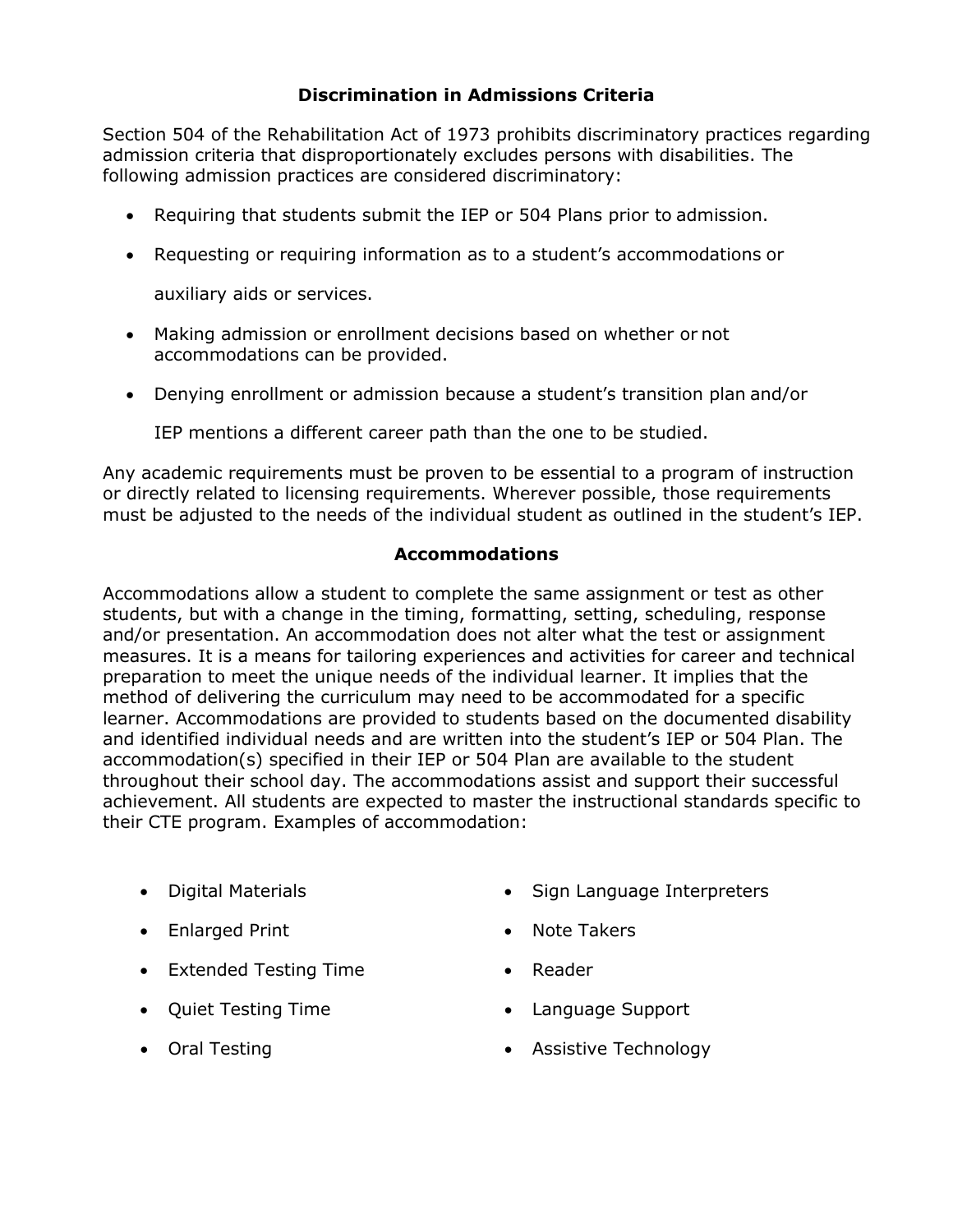Accommodations are basically physical or environmental changes that provide access to instruction and assessments for students with disabilities. They are designed to enable students with disabilities to learn the same content as their peers.

#### **Materials/Curriculum Accommodations**

- Alternative assignments demonstrating the same competency
- Substitute materials with lower reading levels
- Decrease length of assignments (break up into smaller chunks)
- Vary the pace of instruction
- Copy pages so students can mark on them
- Provide examples of correctly completed work
- Access to curriculum prior to direct instruction
- Advance notice of assignments
- Digital recording of printed materials

#### **Methods/Strategies Accommodations**

- Highlight key points to remember
- Eliminate distractions by using a template to block out other items
- Have student use a selfmonitoring sheet
- Break tasks into smaller parts to do at different times
- Extend the time in the program
- Give more time to practice
- Use study partners when reading or writing is required
- Secure papers to work areas with tape or magnets
- Present information in multiple formats
- Use listening devices
- Use assistive technology (e.g. screen readers)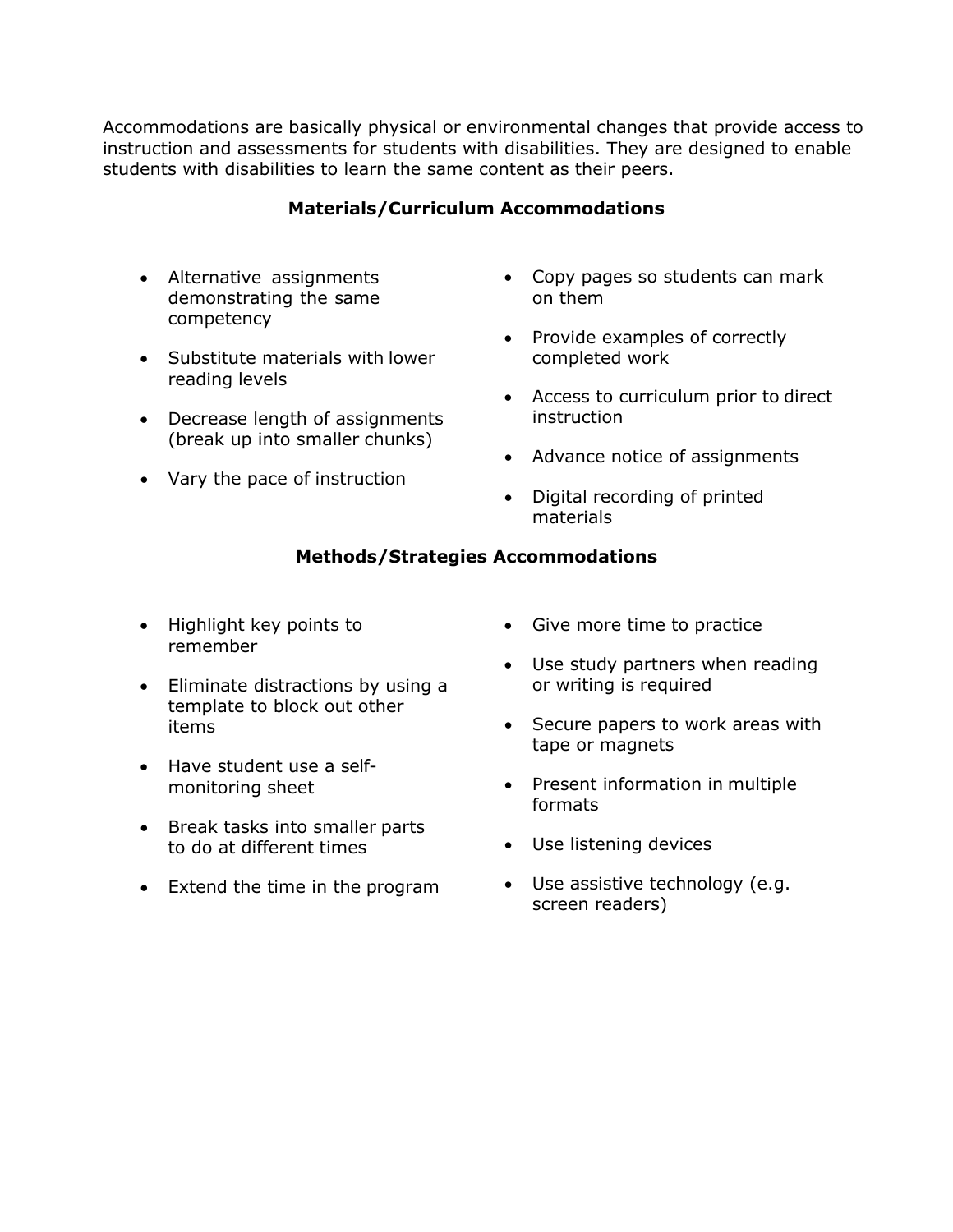|                                                 | <b>Assessment Accommodations</b>                                                                                |
|-------------------------------------------------|-----------------------------------------------------------------------------------------------------------------|
| <b>Setting</b>                                  | <b>Presentation</b>                                                                                             |
| Study carrel<br>Special light                   | Repeat directions                                                                                               |
| Separate room<br><b>Timing</b><br>Extended time | Larger bubbles on multi-choice questions<br>Sign Language individualized or small group<br>Magnification device |
| Frequent breaks                                 | <b>Response</b>                                                                                                 |
| <b>Scheduling</b>                               | Mark answers in test booklet                                                                                    |
| Specific time of day                            | Use reference materials (e.g., dictionary), as allowed<br>Work process writing sample                           |
| Subtests in different order                     | <b>Other</b>                                                                                                    |
|                                                 | Special test preparation techniques                                                                             |

# **Accessibility Standards for CTE Classrooms and Labs**

Simple instructions

As recipients of state and federal funds, SA CTE programs are required to make their facilities accessible for use by students with disabilities. Although the specific standard that applies is tied to the date that construction began, and the dates of any subsequent modifications, the goal should be to make your facility as accessible as possible. As classrooms and/or labs are updated or modified it is essential to assure that CTE environments are accessible. The following items will assist you in arranging and/or planning classrooms and labs that are barrier free.

**Doorways:** The entrance must provide a minimum of 32 inches of clear egress. The door should be equipped with a lever style or U-shape door handle (one that can be operated with a closed fist). There should be an unobstructed route into the room that is maintained at a minimum of 36 inches. The force required to open the door should not exceed 5 pounds.

**Aisle(s):** A minimum of one 36-inch aisle throughout the classroom is required. Students with disabilities should be able to move freely about the room to any area that any other student can access. Students with disabilities should be able to be seated in any area of the room that is mutually agreeable to the student and teacher.

**Desk/Workstation:** A minimum of one adjustable desk or workstation should be available to meet the needs of a student with a disability. The approach and area around this desk or workstation should allow ample room for access by a student with a disability. The location of this desk or workstation should not disadvantage or discriminate against the student in any way.

**Height of Items Within the Room:** All items for student use (pencil sharpeners, paper towel dispensers, soap dispensers, eyewash, safety equipment, tools, equipment, etc.) should be mounted or placed so that the highest operating part of the item does not exceed 48 inches from the floor.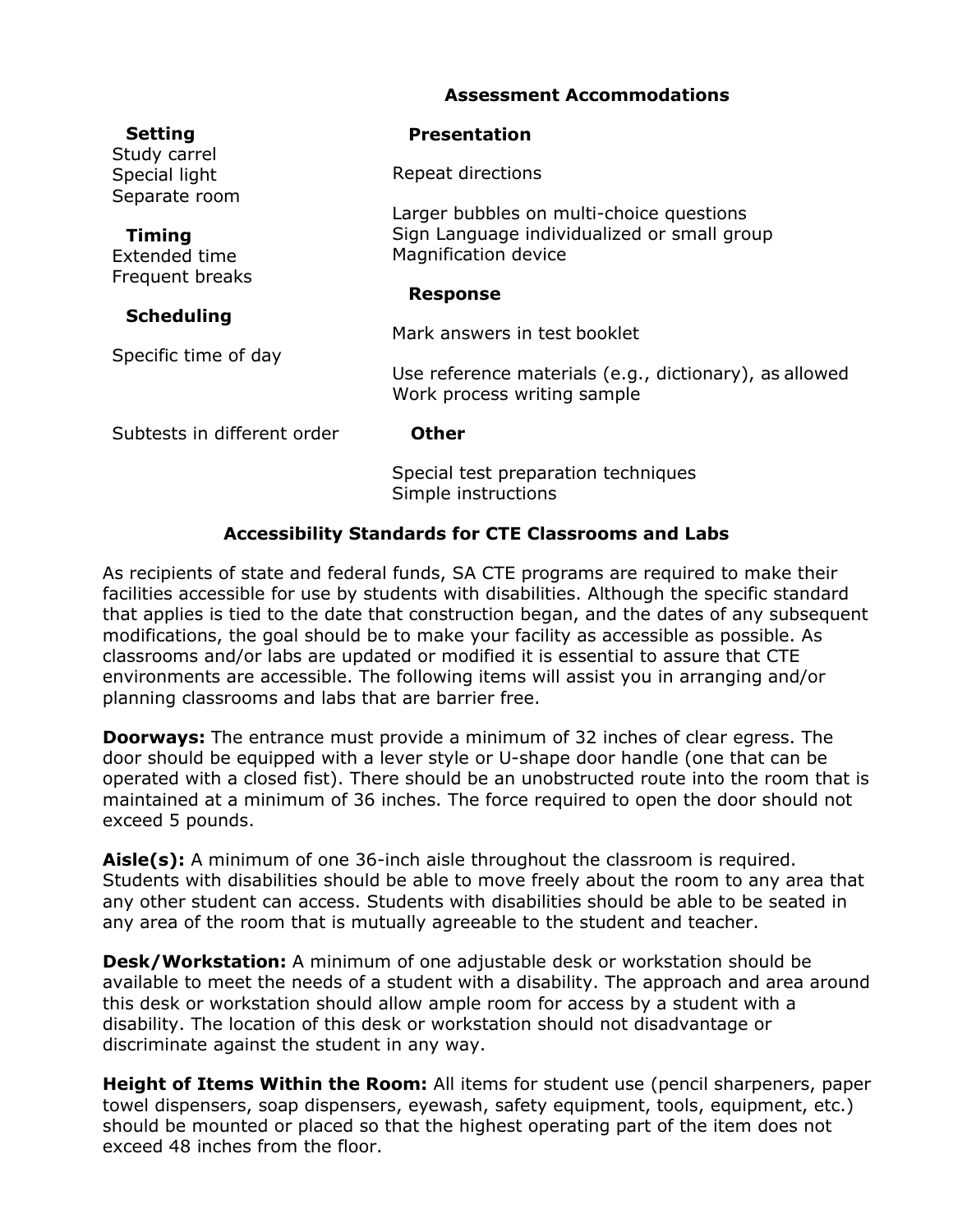**Classroom Identification:** The name/number identifying the classroom shall be marked in Braille as well as appropriate characters (not smaller than 5/8 inch) and shall be mounted at eye level (centerline 60 inches off the floor) adjacent to the door.

**Restricted Areas:** Areas of storage for hazardous materials, custodial areas, engine or boiler rooms, doorways opening directly onto stairs, electrical service areas, or any area in which students could potentially be injured are required to have an identifying door knob (a knurled surface on the back of the knob) to warn students with vision impairments that this is a dangerous area. Although these areas are rarely found in classrooms, if they are present, they need to be identified

**Sinks:** If available, the height of the sink should not exceed 34 inches. The knee space beneath the sink should be at least 27 inches clear from the floor level. The pipes under the sink must be insulated to prevent injury. Handles must be operable with a closed fist. A 36-inch path to the sink must be maintained. If the sink is enclosed in a base cabinet, the floor should be level with the room, and the doors must open more than 90 degrees, or slide into the cabinet to allow access.

**Evacuation Plans:** A specific and effective building evacuation plan must be developed for each student with a mobility-impairment. Please collaborate with the appropriate special education staff and building administration in charge of evacuations/ emergency plans in the development of such a plan. Also make sure that the student, paraprofessionals, neighboring teachers, and substitutes are aware of the actions to be taken in the plan.

**Fire Alarm:** Visual and audible warnings should be included. If you do not have visual warning strobes, please develop a specific plan with your special education department for students with hearing impairments (see evacuation plan above).

**Water Fountains:** If provided, spout height must not exceed 36 inches. The fountain should be operated by push controls located on the front of the fountain. There should be 30 to 40 inches of clear access to the fixture.

**Lockers:** If provided as a part of the classroom/laboratory setting, they must meet accessibility standards. There should be clear access to the designated locker. The locker has a shelf located at the bottom (rather than top) of the locker. Hooks do not exceed 48 inches from the floor. The mechanism can be operated and opened with a closed fist. (If you do not have an ADA compliant locker, modifications to an existing locker can be made to accommodate the student. Consult with the student's occupational therapist for assistance with opening mechanism modifications). Comparable facilities must be available to male and female students.

**Ramps:** If a ramp is necessary to move from one level to another, the slope cannot exceed 1 in 12. It should have a non-skid surface, and if more than six feet in length, should provide a handrail along one side, 32 inches high.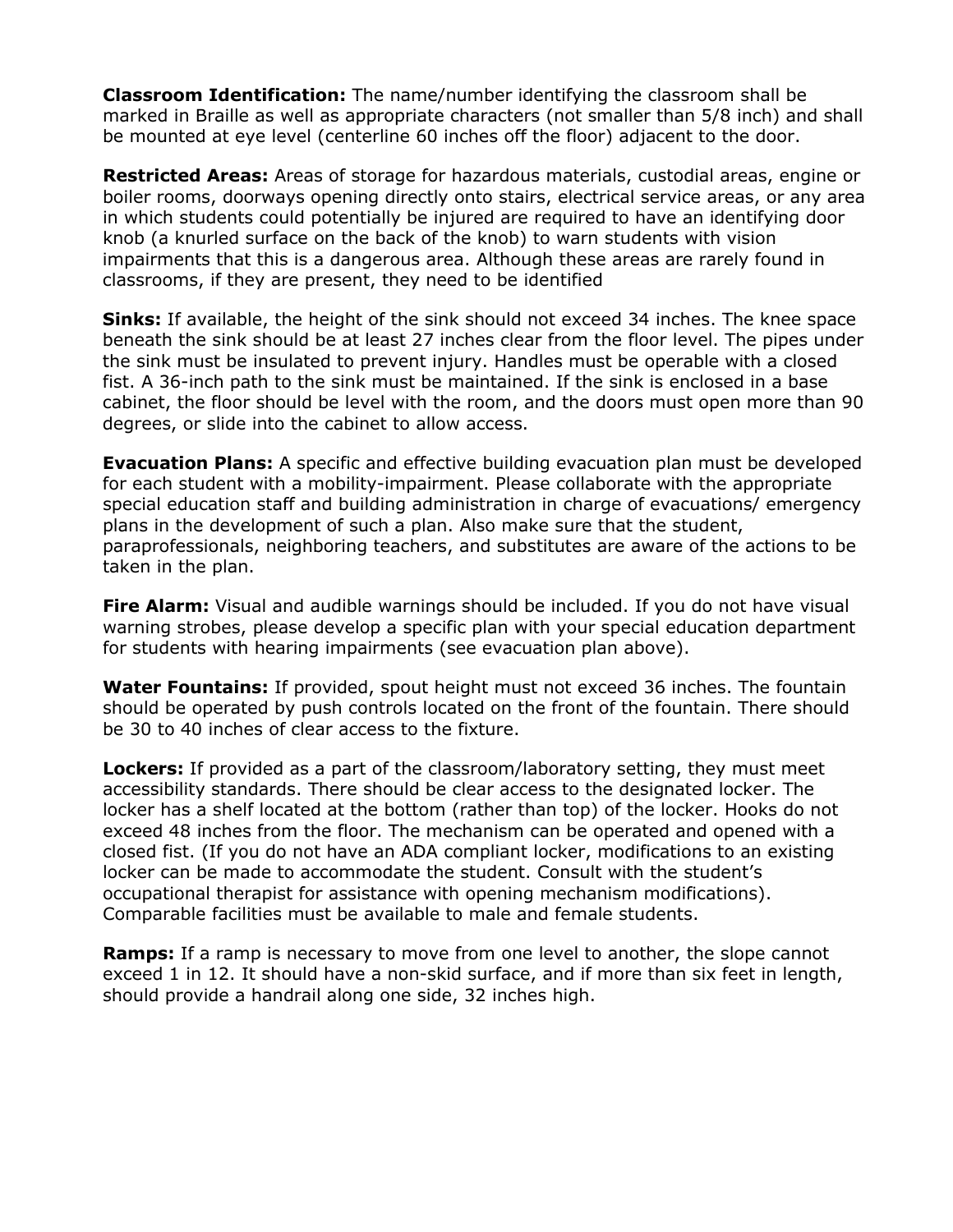**Stairs:** If stairs are present, an alternative, such as a lift, must be provided. If the stairs lead to an area that is used exclusively for storage, the area should be closed off to deny access to all students (so as not to discriminate against students with disabilities).

**Restrooms:** If they are included in the classroom or locker room, they should be accessible. A unisex facility or equal male and female facilities must be available. All above standards concerning doors, sinks, and accessible aisles apply. Mirror heights should not exceed 40 inches from the floor. Grab bars must be installed on the side and back of the stall. Stall dimensions should allow for egress and transfer and fixtures should conform to height and placement requirements. See ADA quidelines at: https://www.access-board.gov/guidelines-and-standards/buildings-and-sites/about-theada-standards.

#### **Supporting Students with Disabilities for Success in CTE Classrooms**

Enrollment in a CTE program can have a positive impact on students with disabilities. Student success requires the collaboration of CTE and Special Populations personnel, the understanding of the student's disability and abilities, consideration of the requirements of the CTE program and thoughtfully designing the supports and services needed by the individual student to facilitate success.

To increase the success of students with disabilities within CTE programs, it is essential for CTE instructors and special education personnel to develop a working relationship.

# **Collaborate with Special Education Personnel:**

- Consult with the teacher consultant or resource room teacher to design effective instructional strategies that meet the needs of the student.
- Rely on each other for help—special education personnel are the experts in instructional strategies and CTE teachers are experts in the technical skills taught in the program.
- CTE teachers should explain the necessary basic skills needed (i.e.: safety considerations), the tools, instructional methods and physical environment of the program.
- CTE Staff should work with special education staff to understand the student's IEP accommodations and modifications to make effective adjustments in the student's instruction.
- CTE teachers must communicate frequently with special education staff on student progress and any challenges with the CTE curriculum.
- Changes to the student's IEP or needs for additional accommodations should be shared.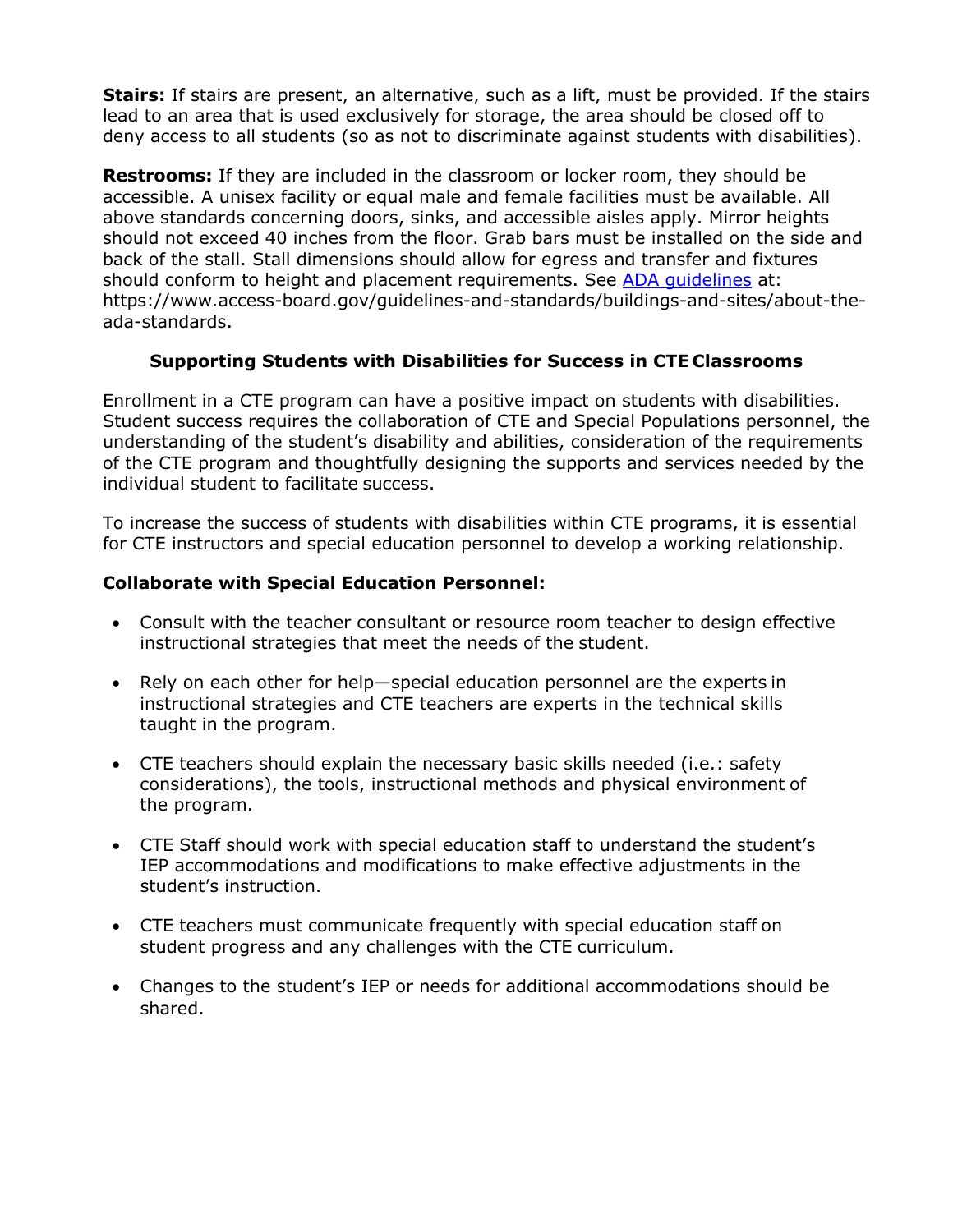# **Teaching Strategies:**

- Use multi-sensory teaching techniques
- Visual (show them)
- Auditory (tell them and ask them to repeat)
- Tactile (let them touch or manipulate objects)
- Kinesthetic (let them use objects or move as they are learning)
- Break tasks into smaller steps
- **Preparation of Learning Materials:**
- Give directions verbally and in writing
- Provide supports to Promote On-Task Behavior
- Pair student with a study buddy or learning partner who is an exemplary student
- Provide frequent feedback
- Structure tasks
- Use mentoring and peer tutoring
- Set timers for specific tasks
- Give assignments and test information to the student's teacher consultant or special education teacher in advance to allow them time to prepare materials and support for the student.
- Inform the student's teacher consultant in advance when you are going to start a new unit so outlines and audio files of the written material can be prepared for the student.
- Develop learning materials that are helpful for all students, including study guides, recorded/YouTube lessons and demonstrations, alternative/authentic assessments, providing highlighted materials, breaking down tasks and large projects into smaller intermediate steps.
- Provide graphic organizers to help students to understand the relationship between ideas.
- Provide copies of material so that students can highlight or mark on them.
- Provide examples of correctly completed work.
- Provide electronic formats of printed materials to students to allow them to access the materials using adaptive software.
- All students to use digital recording devices to take notes.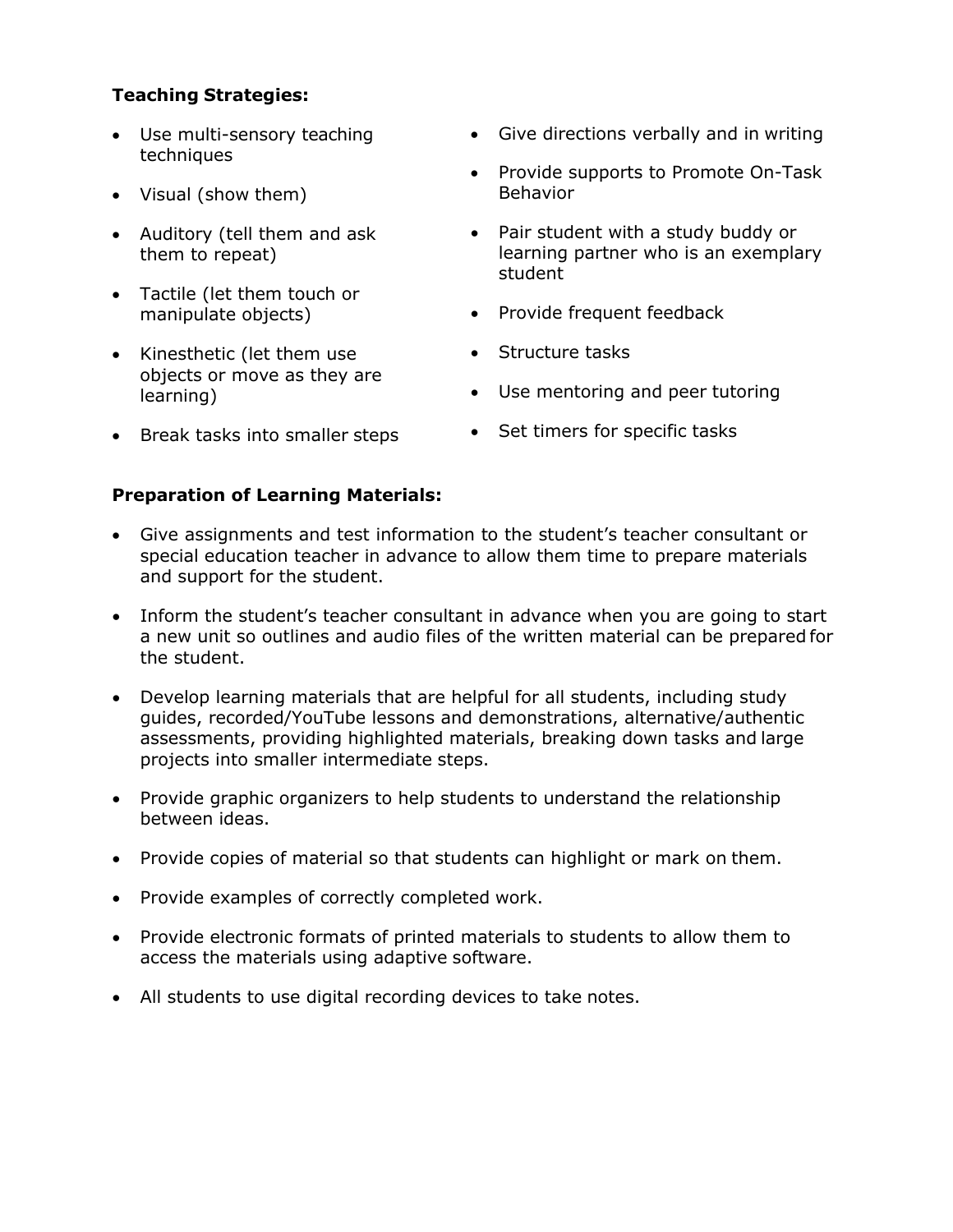## **Delivery of Instruction to Students:**

- Collaborate with the special education staff working with the student in advance when starting a new unit so that appropriate support materials can be prepared for the student.
- Allow adequate processing time for all students and check for understanding before moving to a new idea or topic.
- When asking students questions about their understanding of material presented to them, give them at least 3-5 seconds of wait time to allow them to process the question and formulate a response.
- Allow student to complete work in quiet area where there are fewer stimuli or send their work to their resource room.
- Understand that the teacher consultant needs advance notice in order to plan for the student's accommodations and/or modifications and still complete the rest of his/her responsibilities.
- Be available so students can ask questions without the pressure of peers (whether it is real or imagined).
- Do not require that students read aloud in class.
- Offer alternatives or choices in assignments and projects to individualize learning.
- Highlight key points to remember.
- Review, summarize and reinforce concepts.

#### **Assistive Technology:**

If assistive technology is available and within the student's IEP, allow and encourage the student to use the technology. The benefits include:

- Minimizing the extent to which individuals with disabilities need to ask forhelp (enabling them to be more independent learners)
- Improving the speed and accuracy of work
- Reinforces effective classroom instruction and strengthens skill development
- Helps students to 'fit in' with classroom learning and routines
- Motivates students with to set high goals for themselves and to persevere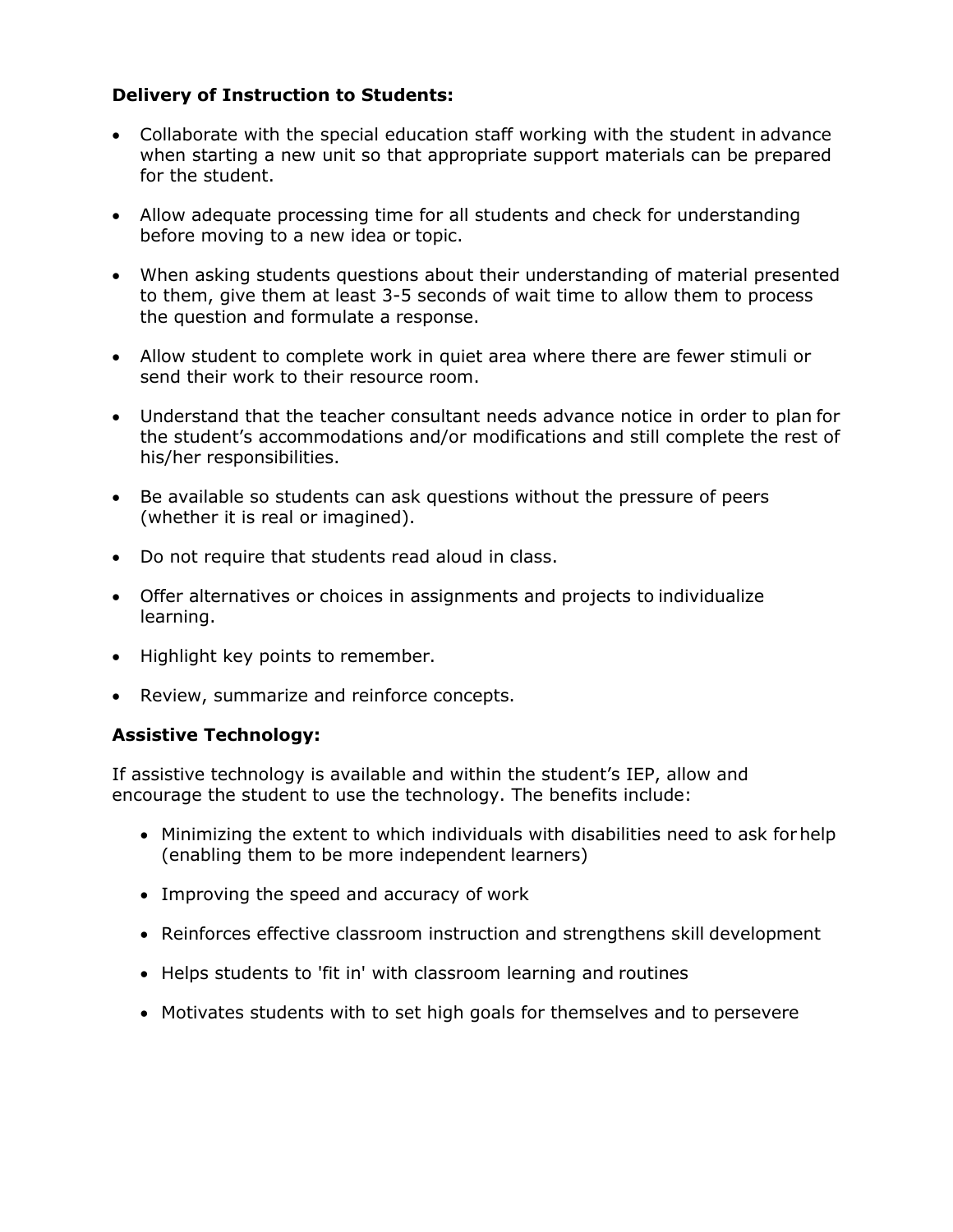Consult with the student's teacher consultant on the appropriate use of assistive technology. Examples of assistive technology are:

- Pencil grip
- Adaptive tools
- Computers with print-recognition software that "read" text aloud

(with headphones for the student)

- Speech recognition systems that turn oral language into written text
- Talking calculators
- Simulations related to program content

# **Testing Strategies and Accommodations:**

- Allow the teacher consultant to make adaptations if specified in the IEP in testing format – for example, change short answer questions to multiple choice, provide a word bank, administer the test orally, etc.
- Use a larger font size on a test since some students with disabilities find that large print helps their processing ability
- Grant time extensions
- Allow students to take a test in a quiet area or arrange for testing to occur in their resource room
- If possible, offer alternative assessments

#### **Modifications to Program Requirements and Student Ability to Benefit**

Modifications to program requirements for students with an IEP may be needed for a student to participate in the curriculum and to be successful in school. A modification is an adjustment to an assignment or a test that changes the standard or what the test or assignment is supposed to measure. An example would be requiring a student to complete work on "part" of a standard versus the full standard as required by other students in the course. Students can gain many workplace and employment skills from participation in a CTE program with such modifications. However, if the student remains in the program with significant modifications and they are unable to complete all program standards and unable to pass the technical skills assessment or cannot earn industry certification, they will not receive credit for the courses that make up the program. This must be communicated clearly to both parents and students.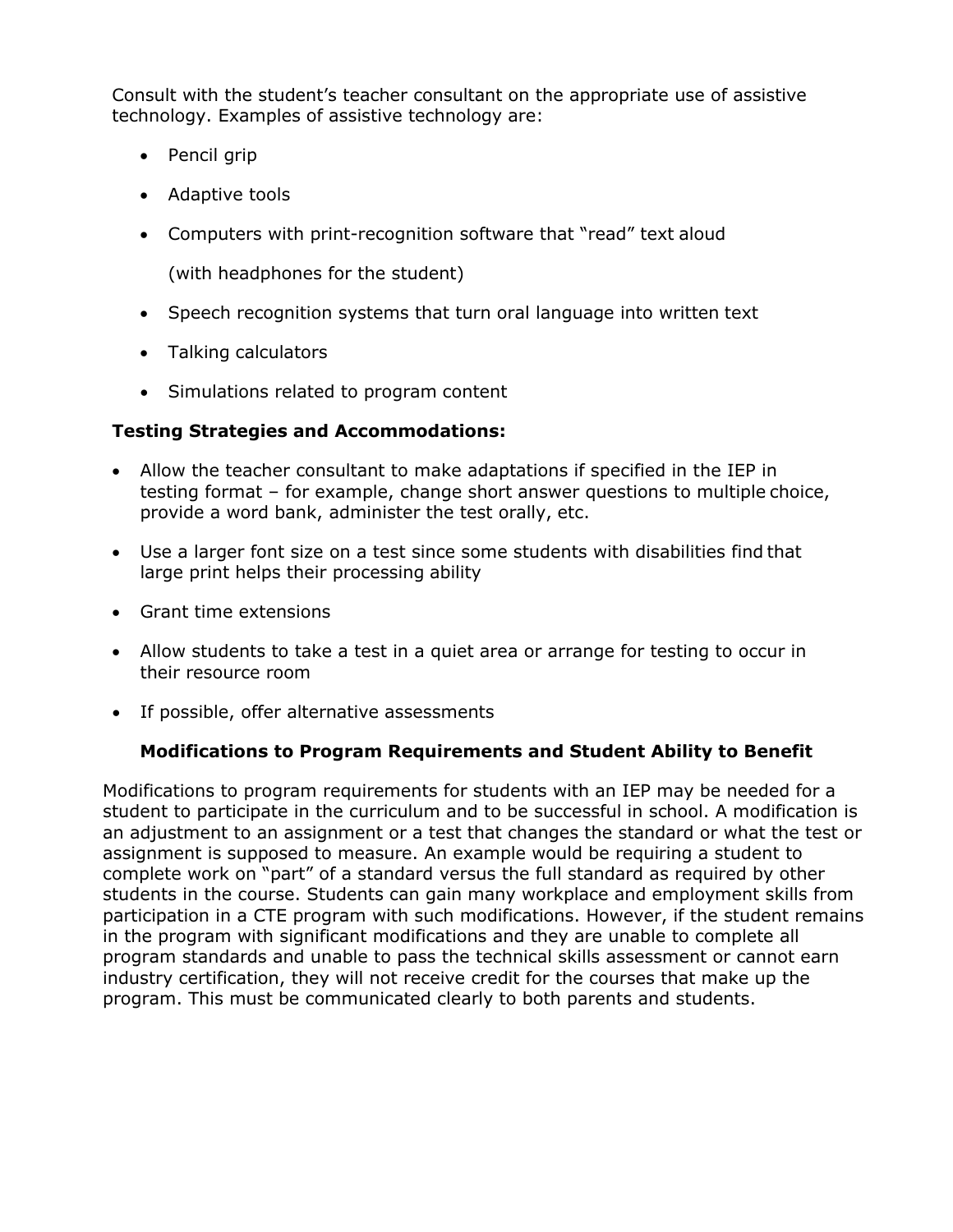# **Transition Services**

The IDEA mandates transition services beginning no later than the first IEP to be in effect when the child turns 16 years of age for students with disabilities. The Act requires that plans for transition be included in each student's IEP. When students with disabilities are enrolled in CTE programs, the CTE staff must assist in the planning and implementation of the IEP and transition services. The CTE course of study can be included in the student's educational development plan (EDP) but should not be included in the student's transition plan.

Transition services are a coordinated set of activities for students with disabilities designed within an outcome-oriented process that promotes movement from school to post-school activities. Measurable postsecondary goals must be developed as part of the transition plan to address education, training, employment, and when appropriate, independent living needs. Transition services may include, but are not limited to services supporting any of the following:

- Movement from secondary to postsecondary education
- Movement into additional CTE training
- Movement into employment (subsidized or unsubsidized)
- Independent living
- Positive community participation
- Collaboration between and among special education staff, CTE staff, academic educators, local agencies, parents, students, placement staff, and employers is key to the success of transition planning and implementation.

The following chart titled "Michigan Interagency Delivery System for Career and Technical Education and Related Services for Students with Disabilities" compares and contrasts the eligibility and instructional requirements for students with disabilities.

The first portion of the chart compares/contrasts the three delivery systems: Regular CTE Education, CTE Education with IEP/504 Accommodations, and Specialized Education Individualized Vocation Training (IVT). The bottom portion of the chart compares/contrasts CTE Work Experience and Special Education with Work Based Learning.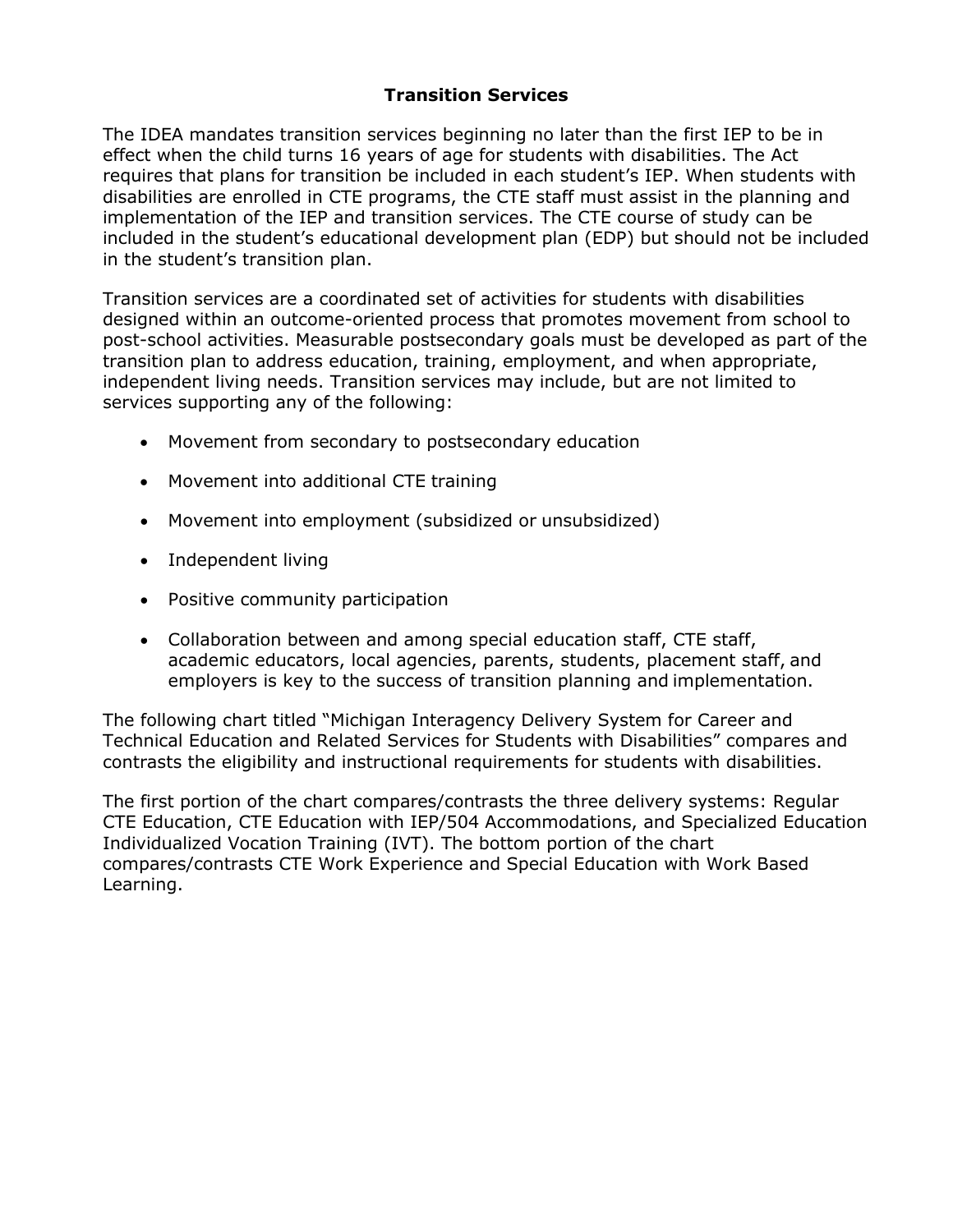#### **MICHIGAN INTERAGENCY DELIVERY SYSTEM FOR CAREER AND TECHNICAL EDUATION AND**

#### **RELATED SERVICES FOR STUDENTS WITH DISABILITIES**

#### **Secondary Delivery Systems**

# **Career and Technical Education Individualized Training**

GOAL: To provide a CTE program necessary to prepare the individual for paid or unpaid employment.

| <b>CTE</b><br><b>Individualized</b><br><b>Training</b>                                             | <b>Regular CTE Education</b>                                                                                                       | <b>CTE Education</b><br>(with IEP/504<br><b>Accommodation</b> )                                                                                                                                                                                                                                                                                          |
|----------------------------------------------------------------------------------------------------|------------------------------------------------------------------------------------------------------------------------------------|----------------------------------------------------------------------------------------------------------------------------------------------------------------------------------------------------------------------------------------------------------------------------------------------------------------------------------------------------------|
| <b>ELIGILBILTY</b>                                                                                 | Any student that is<br>expected to meet the<br>minimum core<br>performance indicators<br>(CPIs).                                   | Students with disabilities<br>expected to meet the<br>minimum CPIs with support<br>services and instructional<br>assistance.                                                                                                                                                                                                                             |
| <b>INSTRUCTIONAL</b>                                                                               | A. Minimum CTE CPIs<br>(state-prescribed).                                                                                         | Minimum CTE CPIs (state-<br>prescribed)                                                                                                                                                                                                                                                                                                                  |
|                                                                                                    | <b>B.</b> Evaluation systems<br>based on state<br>performance<br>objectives, to<br>determine when goals<br>and objectives are met. | A. Evaluation systems based<br>on state performance<br>objectives, to determine<br>when goals and objectives<br>are met with supportive<br>accommodation.<br>B. Based upon IEP,<br>"reasonable<br>accommodations" may be<br>used to support student<br>success (e.g., extended<br>time, oral tests, text on<br>tapes, tutoring,<br>reinforcement, etc.). |
| <b>INSTRUCTIONAL</b><br><b>STAFF - TEACHING</b><br><b>PERSONNEL AND</b><br><b>ANCHILLARY STAFF</b> | Regular CTE education<br>approved teacher funded<br>by CTE education.                                                              | A. Regular CTE education<br>approved teacher funded<br>by CTE education.<br><b>B.</b> Special education<br>approved personnel may<br>be assigned based on<br>student's IEP.                                                                                                                                                                              |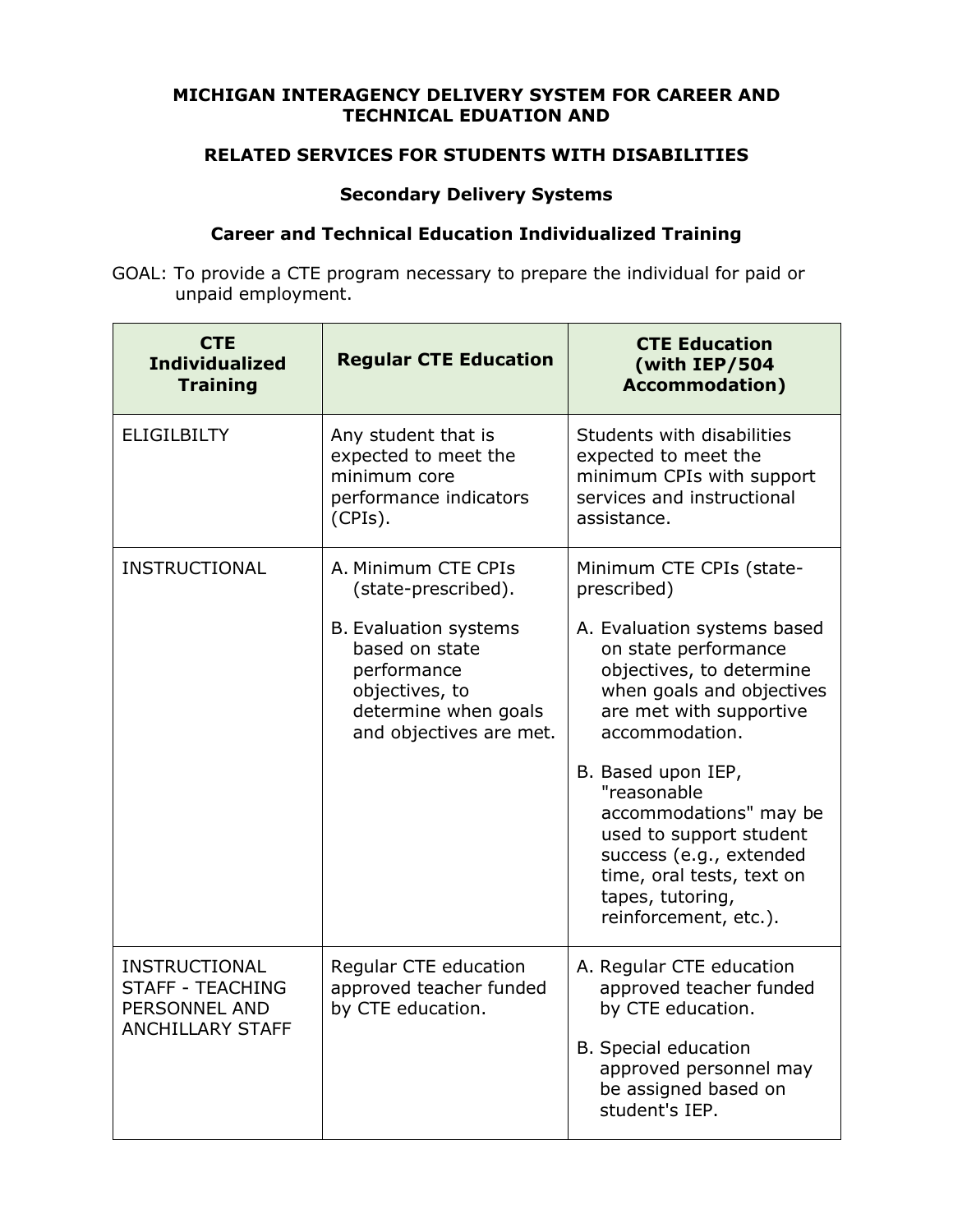| <b>CTE</b><br><b>Individualized</b><br><b>Training</b>                                | <b>Regular CTE Education</b>                                                                                                                                                                                                                                    | <b>CTE Education</b><br>(with IEP/504<br><b>Accommodation</b> )                                                                                                                                                                                              |
|---------------------------------------------------------------------------------------|-----------------------------------------------------------------------------------------------------------------------------------------------------------------------------------------------------------------------------------------------------------------|--------------------------------------------------------------------------------------------------------------------------------------------------------------------------------------------------------------------------------------------------------------|
| <b>INSTRUCTIONAL</b><br><b>STAFF - TEACHER</b><br><b>CONSULTANT</b>                   |                                                                                                                                                                                                                                                                 | Special education approved<br>personnel with individuals<br>assigned to their caseloads<br>may collaborate with CTE<br>staff.                                                                                                                                |
| <b>INSTRUCTIONAL</b><br>AIDES AND HEALTH<br><b>CARE AIDES</b>                         |                                                                                                                                                                                                                                                                 | Special education may<br>provide health care aides or<br>support personnel as<br>required by the IEP.                                                                                                                                                        |
| <b>CAREER AND</b><br><b>TECHNICAL</b><br><b>EDUCATION</b><br><b>PARAPROFESSIONALS</b> | CTE education may fund a<br>technical paraprofessional<br>to assist a CTE approved<br>teacher with all students<br>enrolled.                                                                                                                                    | CTE education may fund a<br>technical paraprofessional to<br>assist a CTE approved<br>teacher with all students<br>enrolled.                                                                                                                                 |
| <b>MICHIGAN</b><br><b>REHABILITATION</b><br><b>SERVICES</b><br><b>COUNSELOR</b>       | When the student is<br>referred, and determined<br>eligible for services from<br>MRS, the IPE must be<br>written, including goal<br>and implementation plan<br>that specifies the services<br>to be provided by MRS<br>and other agencies where<br>appropriate. | When the student is referred,<br>and determined eligible for<br>services from MRS, the IPE<br>must be written, including<br>goal and implementation<br>plan that specifies the<br>services to be provided by<br>MRS and other agencies<br>where appropriate. |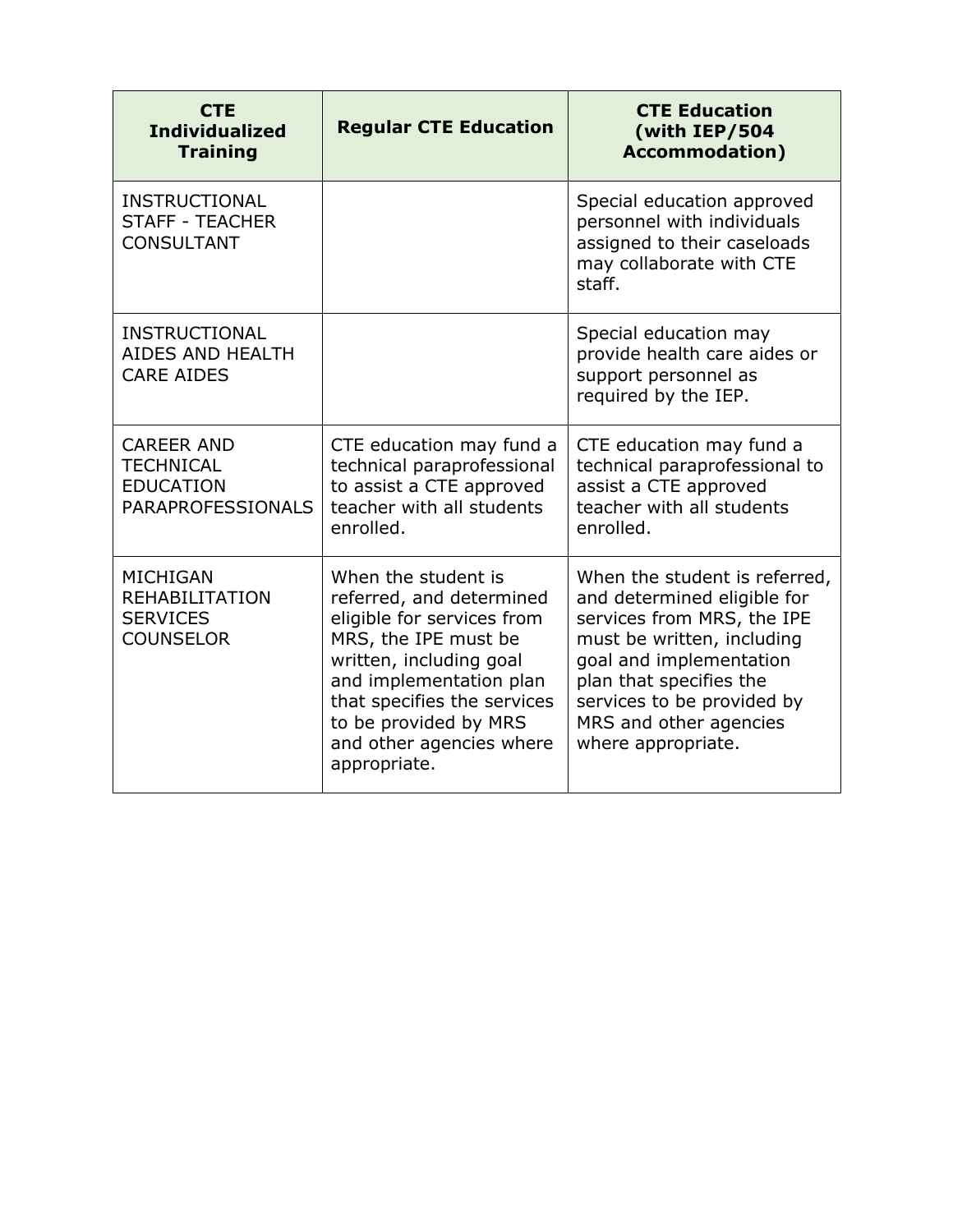# **Secondary Delivery Systems**

# **Alternative Special Education Individualized Training**

GOAL: To provide Vocational Training to Special Education Students.

| <b>Alternative</b><br><b>Special Education</b><br><b>Individualized</b><br><b>Training</b> | <b>SPECIAL EDUCATION</b><br><b>INDIVIDUALIZED VOCATIONAL TRAINING (IVT)</b><br><b>Developed and managed by Special Education</b><br><b>Personnel</b>                                                                                                                              |
|--------------------------------------------------------------------------------------------|-----------------------------------------------------------------------------------------------------------------------------------------------------------------------------------------------------------------------------------------------------------------------------------|
| <b>ELIGIBILITY</b>                                                                         | Students with disabilities who can best be served in a<br>community placement for individualized vocational training.                                                                                                                                                             |
| <b>INSTRUCTIONAL</b>                                                                       | A. Individual performance objectives (IPO's) based on<br>vocational education. Minimum IPO's are written for each<br>student by the special education approved teacher.<br>B. Evaluation system by special education personnel to<br>determine when goals and objectives are met. |
| <b>INSTRUCTIONAL</b><br><b>STAFF-TEACHING</b><br>PERSONNEL AND<br><b>ANCILLARY STAFF</b>   | Special education approved instructional personnel with<br>individuals assigned to their caseloads.                                                                                                                                                                               |
| <b>INSTRUCTIONAL</b><br><b>STAFF-TEACHER</b><br><b>CONSULTANT</b>                          | Special education approved instructional personnel with<br>individuals assigned to their caseloads.                                                                                                                                                                               |
| <b>INSTRUCTIONAL</b><br>AIDES AND HEALTH<br><b>CARE AIDES</b>                              | Special education approved instructional personnel with<br>individuals assigned to their caseloads.                                                                                                                                                                               |
| <b>CAREER AND</b><br><b>TECHNICAL</b><br><b>EDUCATION</b><br><b>PARAPROFESSIONALS</b>      |                                                                                                                                                                                                                                                                                   |
| <b>MICHIGAN</b><br><b>REHABILITATION</b><br><b>SERVICES</b><br><b>COUNSELOR</b>            | When the student is referred, and determined eligible for<br>services from MRS, the IPE must be written, including goal<br>and implementation plan that specifies the services to be<br>provided by MRS and other agencies where appropriate.                                     |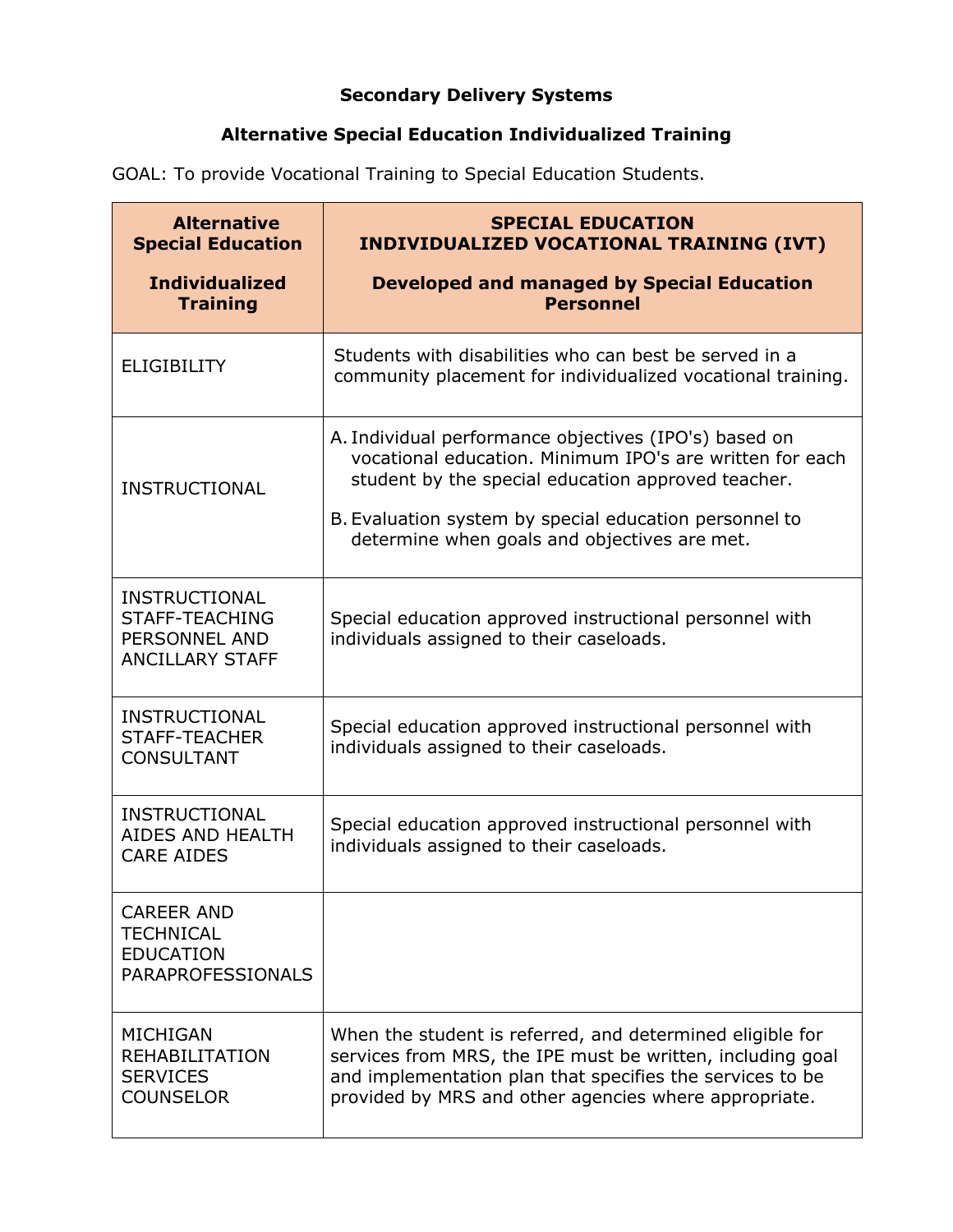#### **MICHIGAN INTERAGENCY DELIVERY SYSTEM FOR CAREER AND TECHNICAL EDUCATION**

#### **CTE Work Experience**

GOAL: To provide CTE work experience for students who have successfully completed at least 50% of their CTE program.

|                                      | <b>Career and Technical Education Work Experience</b>                                                                                                                                                                                         |
|--------------------------------------|-----------------------------------------------------------------------------------------------------------------------------------------------------------------------------------------------------------------------------------------------|
| <b>ELIGIBILITY</b>                   | Any student who has successfully completed at least 50%<br>of a SA CTE program [Six (6) of twelve (12) segments of<br>the CTE program the student is enrolled in].<br>Student must attend a related SA CTE course, taught by an               |
|                                      | occupationally certificated teacher/coordinator at least 40<br>minutes each week.                                                                                                                                                             |
| <b>INSTRUCTIONAL</b><br><b>GOALS</b> | Through a written and signed training agreement and<br>training plan, related to the student's EDP, the student<br>receives instruction on the job.                                                                                           |
|                                      | Work-based instruction is based on performance elements<br>of the related career pathway career cluster grid and<br>includes safety training.                                                                                                 |
| <b>INSTRUCTIONAL</b><br><b>STAFF</b> | A. Occupationally certificated CTE personnel who are<br>responsible for CTE education coordination.                                                                                                                                           |
|                                      | B. The employer provides training for work-related tasks<br>and activities as defined in the training agreement and<br>training plan.                                                                                                         |
| <b>PLACEMENT TIME</b>                | A. Student must be in attendance at school for at least 50%<br>of the scheduled school day.                                                                                                                                                   |
|                                      | B. Student must work at the capstone assignment an<br>average minimum of 10 hours per week.                                                                                                                                                   |
| <b>MRS COUNSELOR</b>                 | When the student is referred, and determined eligible for<br>services from MRS, the IPE must be written, including goal<br>and implementation plan that specifies the services to be<br>provided by MRS and other agencies where appropriate. |